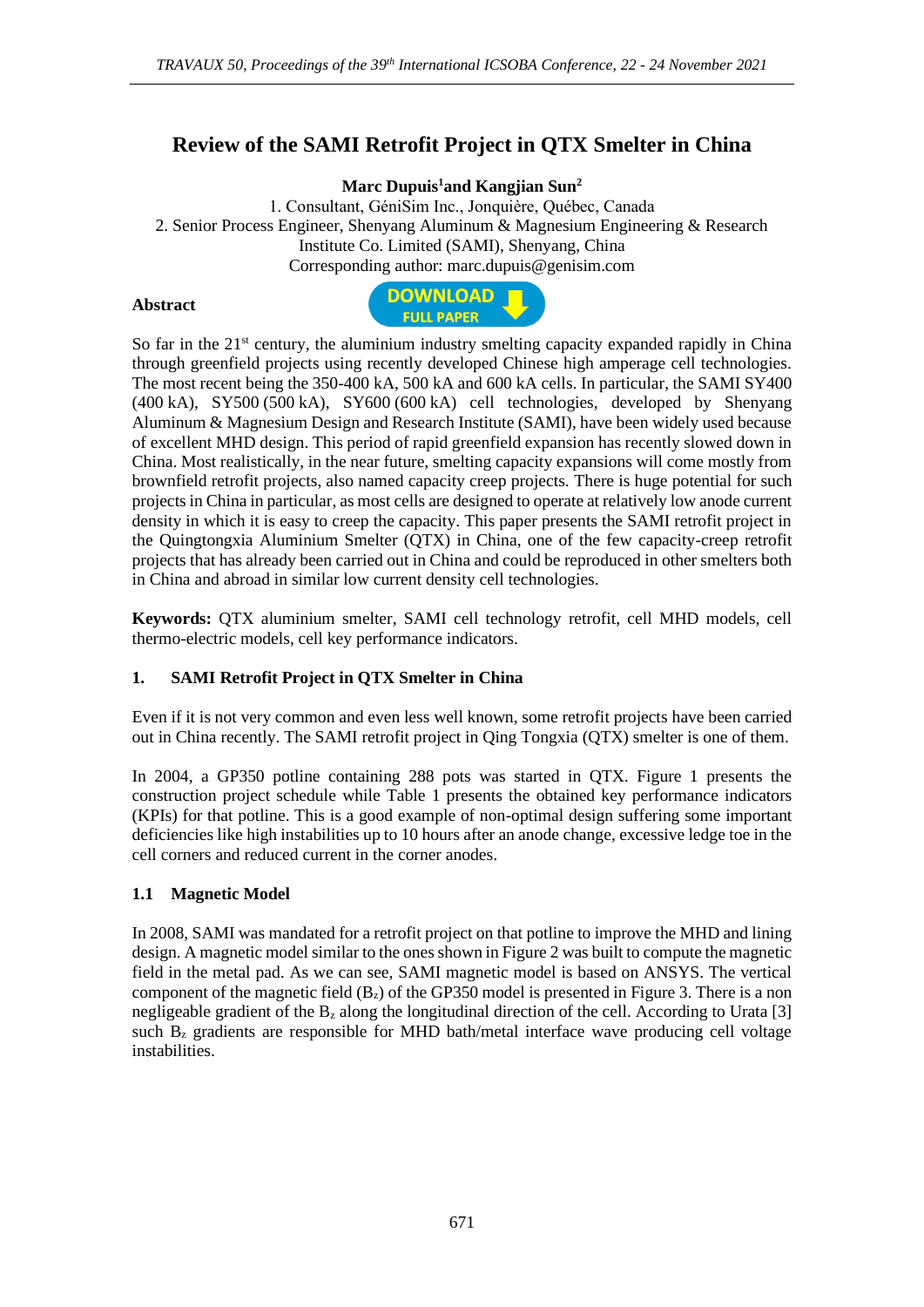

**Figure 1. Commissioning schedule of the QTX GP350 potline.** 

| <b>Parameter</b>                 | <b>Before Optimization</b> |  |  |  |
|----------------------------------|----------------------------|--|--|--|
| Potline amperage, kA             | 350                        |  |  |  |
| Current efficiency, %            | 90.5                       |  |  |  |
| Gross anode consumption, kg/t Al | 557                        |  |  |  |
| Anode effect frequency / pot-day | 0.085                      |  |  |  |
| Noise, mV                        | 23                         |  |  |  |
| Excess AlF <sub>3</sub> , $%$    | 5.5                        |  |  |  |
| Bath temperature, <sup>o</sup> C | 964                        |  |  |  |
| Metal level, cm                  | 27-30                      |  |  |  |

| Table 1. KPIs of the original QTX GP350 potline. |  |  |  |
|--------------------------------------------------|--|--|--|
|                                                  |  |  |  |



**Figure 2. Left: SAMI's SY300 magnetic model, Figure 4 in [1], Right: SAMI's SY350 magnetic model, Figure 8 in [2].**